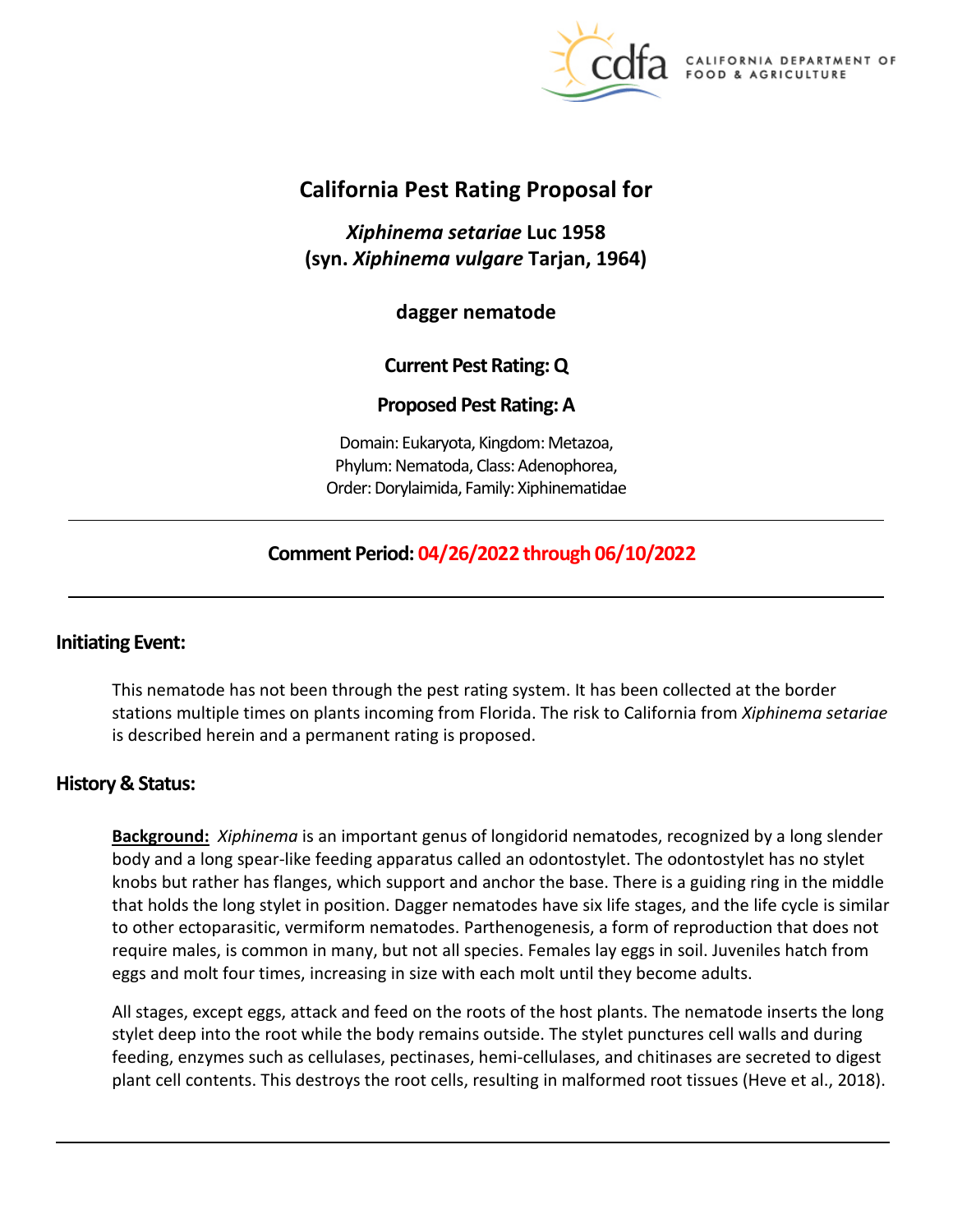

There are over 250 species within the genus, and these have been divided into various groups and/or subgenera based mainly on morphological affinities. *Xiphinema* is a migratory ectoparasite of roots, adapted to feeding on woody plants. They are primarily problematic in biennial and permanent crops. The species are spread worldwide; some can vector nepoviruses which are directly damaging to important orchard, soft fruit and vine crops (Decraemer and Robbins, 2007).

*Xiphinema setariae* has also been known as *X. vulgare* Tarjan 1964. Using morphometric data in combination with the molecular evidence, Peraza-Padilla et al. (2016). showed that *X. setariae* and *X. vulgare* should be considered as a single taxon. The species name is derived from the host genus *Setaria*, broad-leaved bristle grass, which is native to south-eastern Africa. *Seraria* is cultivated as food or animal fodder outside its native range in tropical climates including in Florida. *Xiphinema setariae* is a common nematode in the Caribbean found in association with several crops, notably citrus (Hunt, 1977). It is not known to be a virus vector.

*Hosts:* Many tropical woody plants including monocots and dicots are hosts. *Bactris gasipaes* (peach palm), *Catharanthus roseus* (Madagascar periwinkle), *Citrus* sp., *Cocos nucifera* (coconut), *Codiaeum*  sp. (croton), *Coffea arabica* (coffee) *Mangifera indica* (mango), *Musa* sp. (banana), *Oryza sativa* (rice), *Setaria megaphylla* (setaria*), Saccharum officinarum* (sugarcane), *Solanum lycopersicum* (tomato), *Theobroma cacao* (cacao), and *Psidium guajava* (common guava) (Nemaplex, 2010; Oliveirda et al., 2003)

*Symptoms*: *Xiphinema* spp. can be found feeding on many types of woody and herbaceous plants, including fruit trees and turf where, at high densities, they can cause considerable economic damage (Chitambar et al., 2018; Nemaplex, 2010, CABI CPC, 2020). The symptoms of plants in response to the feeding by *X. setariae* include poor growth and/or stunting of the plant, yellowing, or wilting of the foliage, and damaged or reduced root systems, including root necrosis, lack of feeder or secondary roots, and occasional tufts of stubby rootlets.

*Transmission:* Movement of infected rooted plants and soil (including nursery stock), cultural practices that result in the movement of infected soil to clean, non-infected sites, and contaminated irrigation water can all transmit dagger nematodes to new areas (Chitambar et al., 2018).

*Damage Potential: Xiphinema setariae* can cause substantial damage to an extensive range of crop plants by their direct feeding on plant root cells (Oliveira et al., 2003). In Florida, a grove of orange trees planted on swingle citrumelo rootstocks showed patches of stunted plants and in general had an unthrifty appearance. Root tips showed accentuated swellings and distortions, with large populations of *X. setariae* (=*X. vulgare*) in the soil (Leone et al., 1997). For rice and tomatoes in Venezuela, *X. vulgare* feeding resulted in roots with terminal swelling, cells with partially formed cell walls showing deep odontostyle damage, and dense hyperactive cytoplasm with amoeboid nuclei. The root tips were necrotized, and the cells were almost empty and appeared to be crushed (Leone et al., 1999).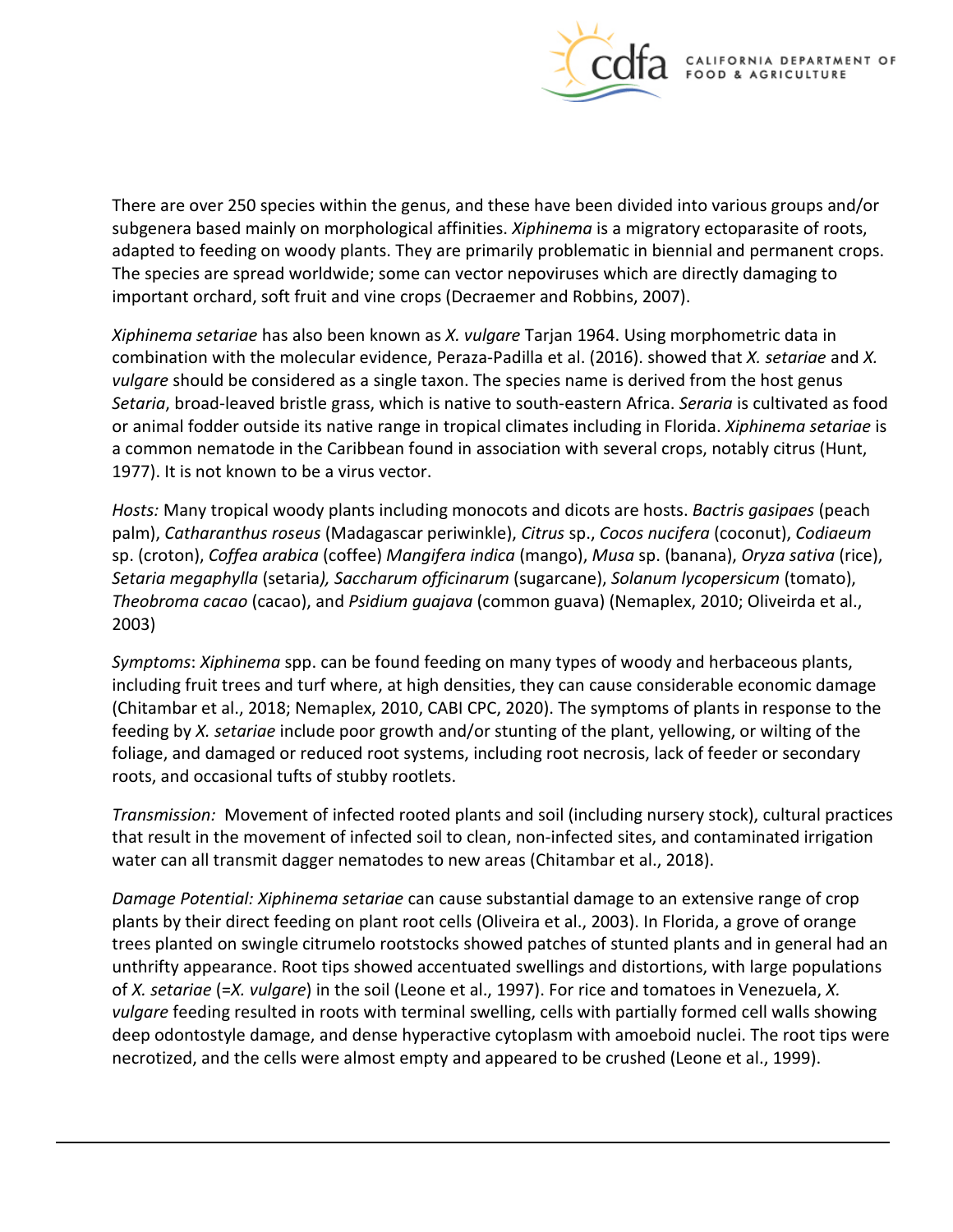

**Worldwide Distribution**: *Xiphinema setariae* is widespread in the Caribbean, Central and South America, and Florida, USA. There are reports in Africa (Mauritius, Ivory Coast, Surinam), and in Europe (Portugal) (Nemaplex, 1999; Peraza-Padilla et al., 2016; Cai et al., 2018).

#### **Official Control:** None

#### **California Distribution**: None

**California Interceptions:** There have been multiple interceptions at the California border stations on incoming plants in soil from Florida.

The risk *Xiphinema setariae* would pose to California is evaluated below.

#### **Consequences of Introduction:**

**1) Climate/Host Interaction:** Similar to other dagger nematodes, this species is likely to establish in a range of climates in a variety of soils from light to heavy wherever its hosts can grow.

Evaluate if the pest would have suitable hosts and climate to establish in California.

**Score**: **3** 

- Low (1) Not likely to establish in California; or likely to establish in very limited areas.
- Medium (2) may be able to establish in a larger but limited part of California.
- **- High (3) likely to establish a widespread distribution in California.**
- **2) Known Pest Host Range:** *Xiphinema setariae* has a moderate host range (Nemaplex, 2010).

Evaluate the host range of the pest.

**Score: 2** 

- Low (1) has a very limited host range.
- **- Medium (2) has a moderate host range.**
- High (3) has a wide host range.
- **3) Pest Reproductive Potential:** The nematode's life cycle and increase are dependent on soil temperature and plant host. Long and short distance spread is mainly through infested soils accompanying plant stock, machinery, runoff and splash contaminated irrigation water, human and animal activity, and soil-contaminated clothing.

Evaluate the natural and artificial dispersal potential of the pest.

**Score: 3** 

- Low (1) does not have high reproductive or dispersal potential.
- Medium (2) has either high reproductive or dispersal potential.
- **- High (3) has both high reproduction and dispersal potential.**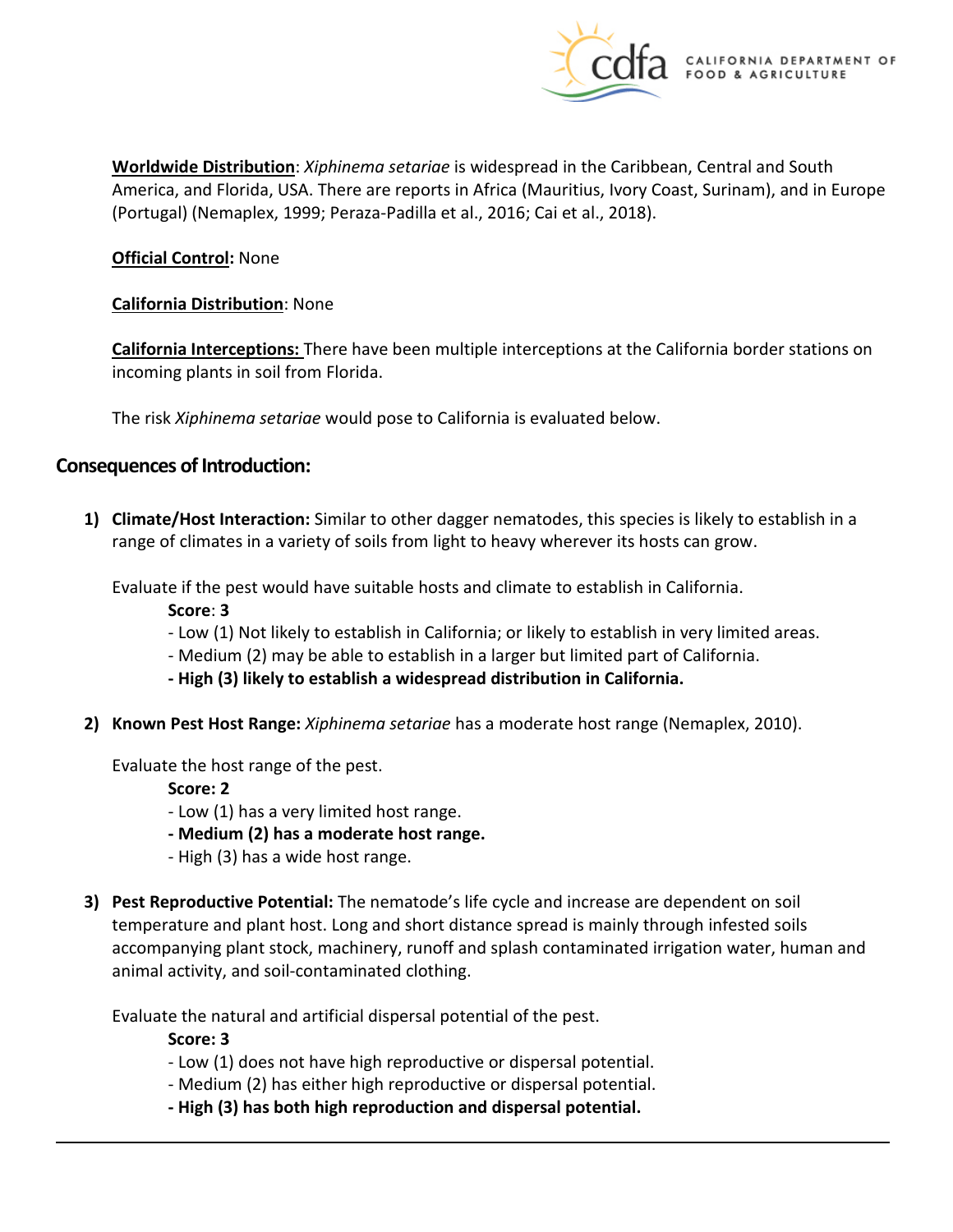

**Economic Impact:** This nematode is a significant pathogen of citrus and other California crops including rice and tomatoes. It can move with irrigation water.

Evaluate the economic impact of the pest to California using the criteria below.

#### **Economic Impact: A, B, G**

- **A. The pest could lower crop yield.**
- **B. The pest could lower crop value (includes increasing crop production costs).**
- C. The pest could trigger the loss of markets (includes quarantines).
- D. The pest could negatively change normal cultural practices.
- E. The pest can vector, or is vectored, by another pestiferous organism.
- F. The organism is injurious or poisonous to agriculturally important animals.
- **G. The organism can interfere with the delivery or supply of water for agricultural uses.**

#### **Economic Impact Score**: 3

- Low (1) causes 0 or 1 of these impacts.
- Medium (2) causes 2 of these impacts.
- **- High (3) causes 3 or more of these impacts.**
- **4) Environmental Impact:** The impact of *Xiphinema setariae* on natural environments in California is not known. However, the infestations of the pest could affect cultural practices, home gardening, and ornamental plantings.

Evaluate the environmental impact of the pest to California using the criteria below

#### **Environmental Impact: E**

- A. The pest could have a significant environmental impact such as lowering biodiversity, disrupting natural communities, or changing ecosystem processes.
- B. The pest could directly affect threatened or endangered species.
- C. The pest could impact threatened or endangered species by disrupting critical habitats.
- D. The pest could trigger additional official or private treatment programs.
- **E. The pest significantly impacts cultural practices, home/urban gardening or ornamental plantings.**

#### **Environmental Impact Score: 2**

- Low (1) causes none of the above to occur.
- **- Medium (2) causes one of the above to occur.**
- High (3) causes two or more of the above to occur.

## **Consequences of Introduction to California for** *Xiphinema setariae:* **High**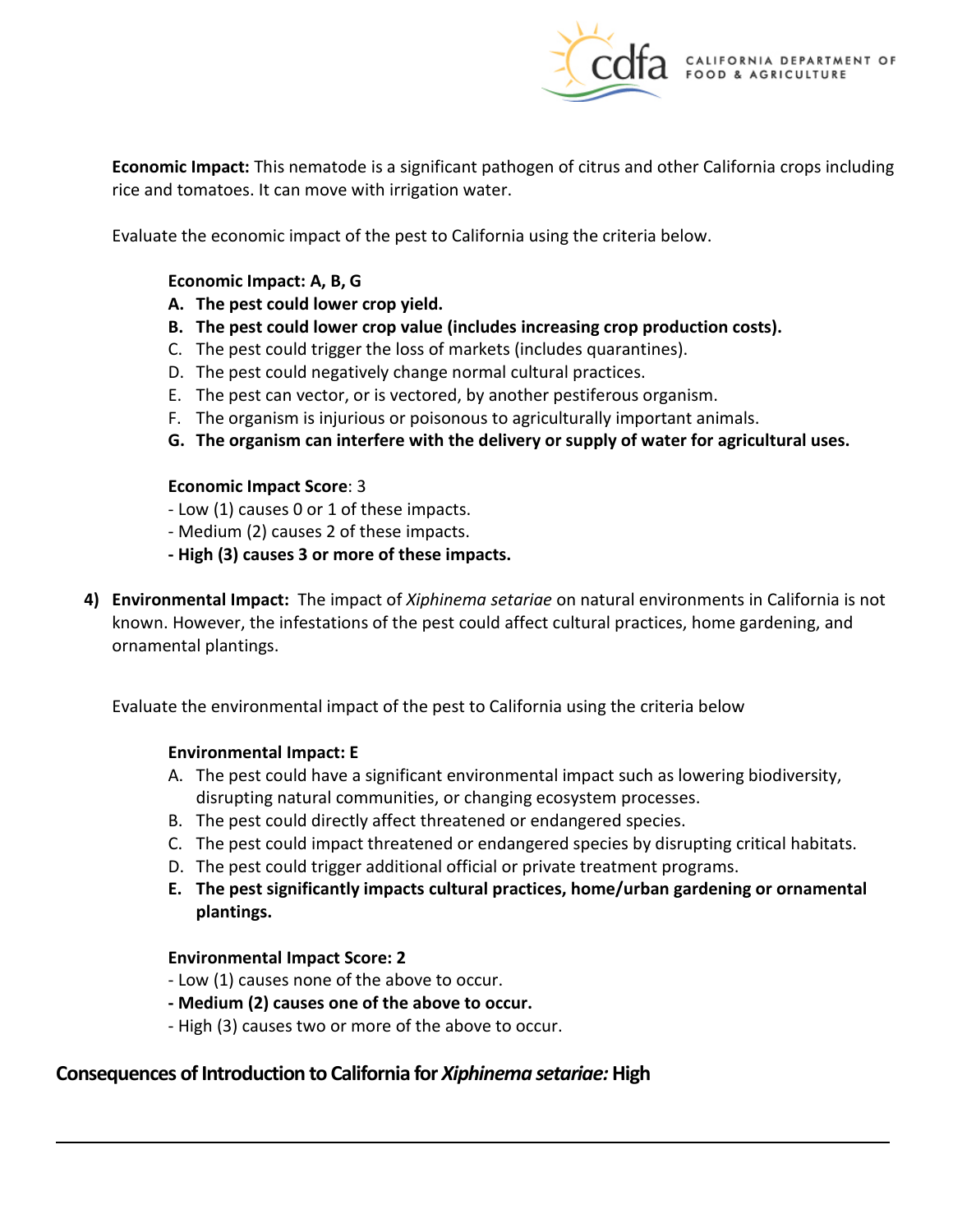

Add up the total score and include it here. **13**  -Low = 5-8 points -Medium = 9-12 points **-High = 13-15 points** 

**5) Post Entry Distribution and Survey Information**: Evaluate the known distribution in California. Only official records identified by a taxonomic expert and supported by voucher specimens deposited in natural history collections should be considered. Pest incursions that have been eradicated, are under eradication, or have been delimited with no further detections should not be included.

There are no records of this nematode from the environment in California.

## *Evaluation is 'not established***'**.

#### **Score: 0**

-Not established (0) Pest never detected in California or known only from incursions. **-**Low (-1) Pest has a localized distribution in California or is established in one suitable climate/host area (region).

-Medium (-2) Pest is widespread in California but not fully established in the endangered area, or pest established in two contiguous suitable climate/host areas.

-High (-3) Pest has fully established in the endangered area, or pest is reported in more than two contiguous or non-contiguous suitable climate/host areas.

**7) The final score is** the consequences of introduction score minus the post entry distribution and survey information score: (Score)

*Final Score: Score of Consequences of Introduction – Score of Post Entry Distribution and Survey Information = 13* 

## **Uncertainty:**

None

## **Conclusion and Rating Justification:**

Based on the evidence provided above the proposed rating for *Xiphinema setariae* is A.

## **References:**

Cai, R., Maria, M., Barsalote, E.M., Subbotin, S.A. and Zheng, J., 2018. Description of *Xiphinema hangzhouense*  sp. n. (Nematoda: Longidoridae) from the rhizosphere of *Magnolia grandiflora* in Hangzhou, Zhejiang Province, China. Nematology, 20(1), pp.67-80.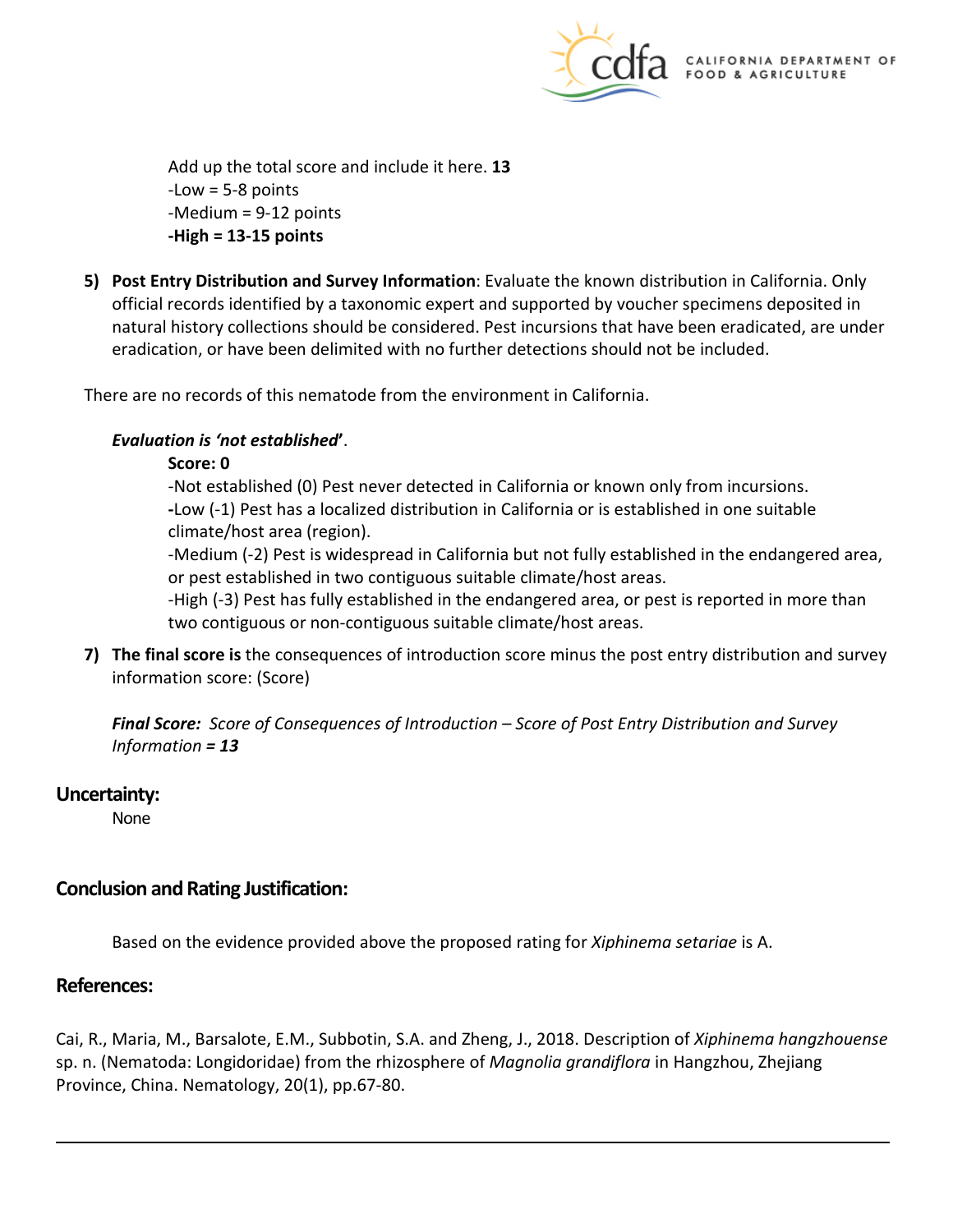

Chitambar, J. J., Westerdahl, B. B., and Subbotin, S. A. 2018. Plant Parasitic Nematodes in California Agriculture. In Subbotin, S., Chitambar J., (eds) Plant Parasitic Nematodes in Sustainable Agriculture of North America. Sustainability in Plant and Crop Protection. Springer, Cham.

Decraemer, W. and Robbins, R.T. 2007. The who, what and where of Longidoridae and Trichodoridae. Journal of Nematology 39, 295-297

Gaver, T.P., Truszkowski, A. and Duncan, L., 2011, December. A Summary of Nematode Soil Sampling Results from the Indian River Area in 2010–2011. In Proceedings of the Florida State Horticultural Society (Vol. 124, pp. 93-94).

Heve, W. K., Crow, W. T., and Mengistu, T. 2018. Dagger Nematodes. University of Florida IFAS [https://entnemdept.ufl.edu/creatures/nematode/dagger\\_nematode.htm](https://entnemdept.ufl.edu/creatures/nematode/dagger_nematode.htm) Accessed 3/21/2022

Hunt, D. J. 1977. Plant Parasitic Nematodes from the Windward Islands. PANS, 23: 402-411

Leone, A., Miano, V., Lamberti, F., Duncan, L.W., Rich, J.R. and Bleve-Zacheo, T., 1997. Cellular changes induced by *Xiphinema vulgare* in the roots of citrumelo and by *Xiphinema intermedium* in the roots of Bermuda grass. Nematologia mediterranea, pp.199-207.

Leone, A., Miano, V., Lamberti, F., Crozzoli, R. and Bleve-Zacheo, T., 1999. Defense response of rice and tomato to *Xiphidorus minor* and *Xiphinema vulgare* (NEMATODA, DORYLAIMIDA). Nematologia mediterranea, pp.101-109.

Nemaplex UC Davis Nemabase 2010.<http://Nemaplex.ucdavis.edu>. Accessed 3/20/22

Oliveira, C.M.G., Brown, D.J.F., Neilson, R., Monteiro, A.R., Ferraz, L.C.C.B. and Lamberti, F., 2003. The occurrence and geographic distribution of *Xiphinema* and *Xiphidorus* species (Nematoda: Longidoridae) in Brazil. Helminthologia, 40(1), pp.41-54.

Peraza-Padilla, W., Archidona-Yuste, A., Ferris, H., Zamora-Araya, T., Cantalapiedra-Navarrete, C., Palomares-Rius, J.E., Subbotin, S.A. and Castillo, P., 2017. Molecular characterization of pseudomonodelphic dagger nematodes of the genus Xiphinema Cobb, 1913 (Nematoda: Longidoridae) in Costa Rica, with notes on Xiphinema setariae Tarjan, 1964. European Journal of Plant Pathology, 148(3), pp.739-747.

## **Responsible Party:**

Heather J. Scheck, Primary Plant Pathologist/Nematologist, CDFA/PHPPS ECOPERS, 1220 N St Rm 221, Sacramento, CA 95814 Phone: (916) 654-1017, [permits\[@\]cdfa.ca.gov](https://permits[@]cdfa.ca.gov).

**\*Comment Period: 04/26/2022 through 06/10/2022**